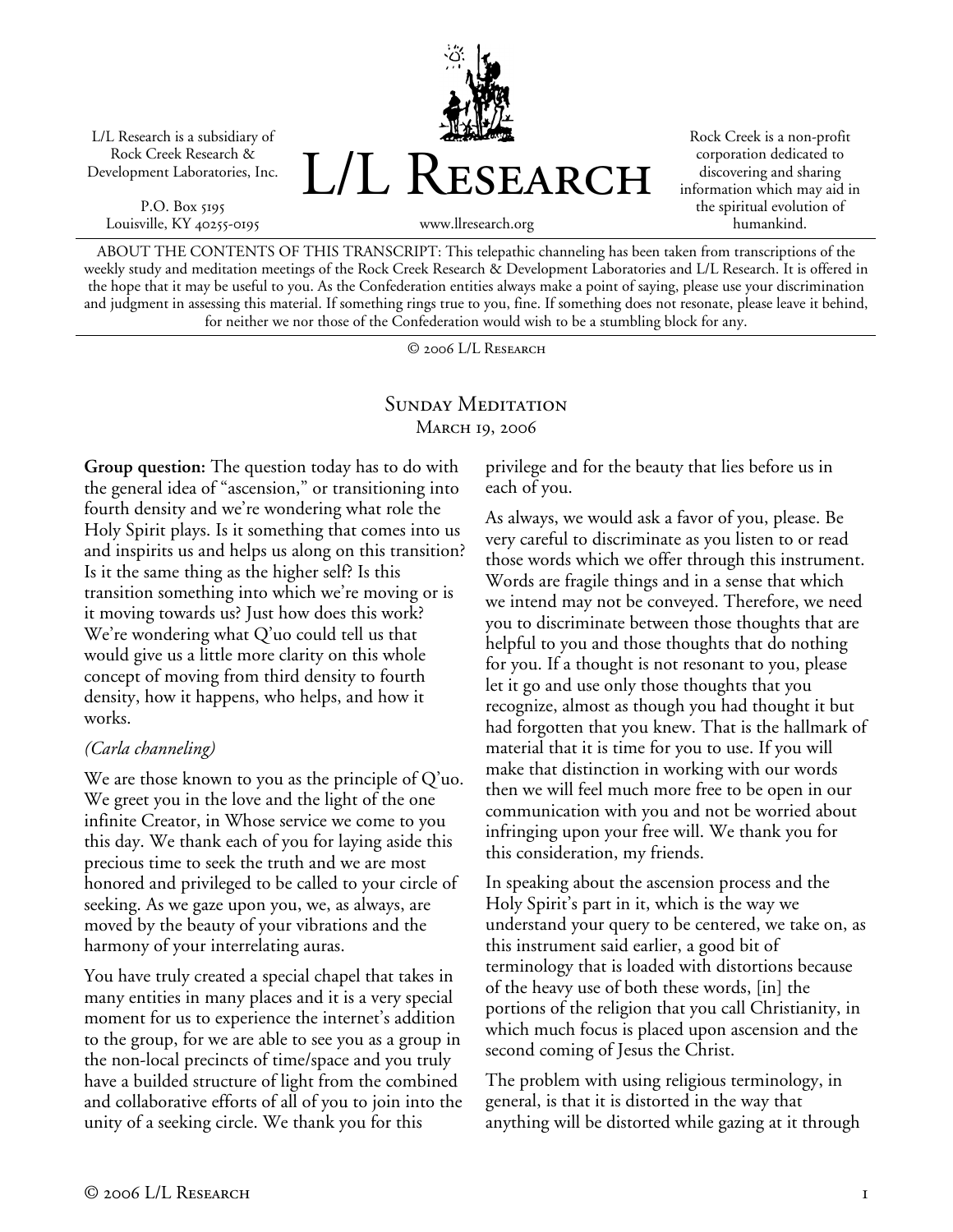a corrective lens. The perceived job of religions, as seen by the religion itself, is to create a distorted lens so that entities with bad eyesight can see their vision of the one infinite Creator. Therefore, they set up terminology, structures of thought and words which create a correction to the innocent vision of the faithful, offering to them the corrections of points of dogma in a certain pattern which, when received in faith, shall create that correction to the sight that will give them the heavenly vision of the new Jerusalem.

The problem with any dogmatic source, of course, is that the Creator Itself is not dogmatic nor is it subject to being described by the humans who are attempting to honor and worship that Creator or that great creative force or Thought. Therefore, the terms used—that is, the term "ascension" and the term "Holy Spirit"—alike are weighed down with an inadvertently heavy burden of inference and assumption. When what this instrument would call fundamentalist, inerrantist Christians use these terms, they are using them in a very narrow sense, specific to the New Testament and even more specifically to the Book of Revelation.

We would like to start there and work our way back to, may we say, a less distorted valuing of those words, and then we would like to lift away from the burden of the terminology and talk a bit about the underlying picture that this terminology is attempting to depict.

This instrument has a long and intimate relationship with the Holy Spirit as it is understood by her. She calls this entity, "Holly." She talks to this entity many times each day. She begins each day by calling upon Holly and asking for her help. She does not know what the day will bring but she has learned that it will bring something. And so before she arises from her bed in the morning, she calls upon Holly. She asks for her to be with the one known as Carla during the day and to speak in her ear, to shed her wisdom, her love, and her compassion upon the situations that meet this instrument's eye.

This is the general sense in which we would use the term, "Holy Spirit." That is that being which comforts a certain entity with all of that entity's distortions in place. The spirit that belongs to an entity is not a judge but a witness, an advisor, and an enspiriter.

The nature of the Holy Spirit is well summed up by a prayer that this instrument uses each time she tunes for working with us in a session or for giving a speech or offering an interview on the radio or television. The prayer is one that we would repeat at this time in order that each may see the intended function and nature of this powerful part of the principle of the one infinite Creator. This is her prayer. It is one that she learned in 1983 when she was a part of the Episcopal Cursillo movement, taking a weekend out of her life to examine that life, create a rule of life, and dedicate her life even more intimately and firmly to the following of the teacher that she calls Jesus, the Christ.

Come Holy Spirit. Fill the heart of your faithful and kindle in her the fire of your love. Send forth your spirit and she shall be created and you shall renew the face of the Earth. Oh God, who by the light of the Holy Spirit did instruct the hearts of the faithful, grant that by the same Holy Spirit I may be truly wise and ever enjoy its consolation. Through Jesus Christ our Lord. Amen.

Looking at the structure of this prayer, you may see that this instrument perceives the spirit as coming down, being pulled into her by her calling and her yearning for the divine, yet also being called forward by her emptiness and her willingness to be filled with new inspiration, new thoughts, and new ideas.

The Holy Spirit is not a comfortable comforter. It can create in the seeking soul a divine discomfort. It can help to sharpen and hone your particular vision of what it is to be yourself, what it is to be a part of the one infinite Creator, and what it is to face the world and look at that world, not for solace or for riches but for the opportunity to serve the light.

The one known as R was asking if the Holy Spirit could be considered an inner-planes or an outerplanes entity. We may say to the one known as R that you may consider this energy source to be both. In its function as guidance it is inner-planes. The calling is within the inner planes of your planet and in the inner bodies of your self. The connection is from the unseen realms directly into the heart, coming through the crown chakra, the gateway to intelligent infinity, down through indigo and blue, to rest in the heart itself.

When you have prayed to the Holy Spirit for a long period of time, you have created the connection that is instantaneous and strongly comforting, a never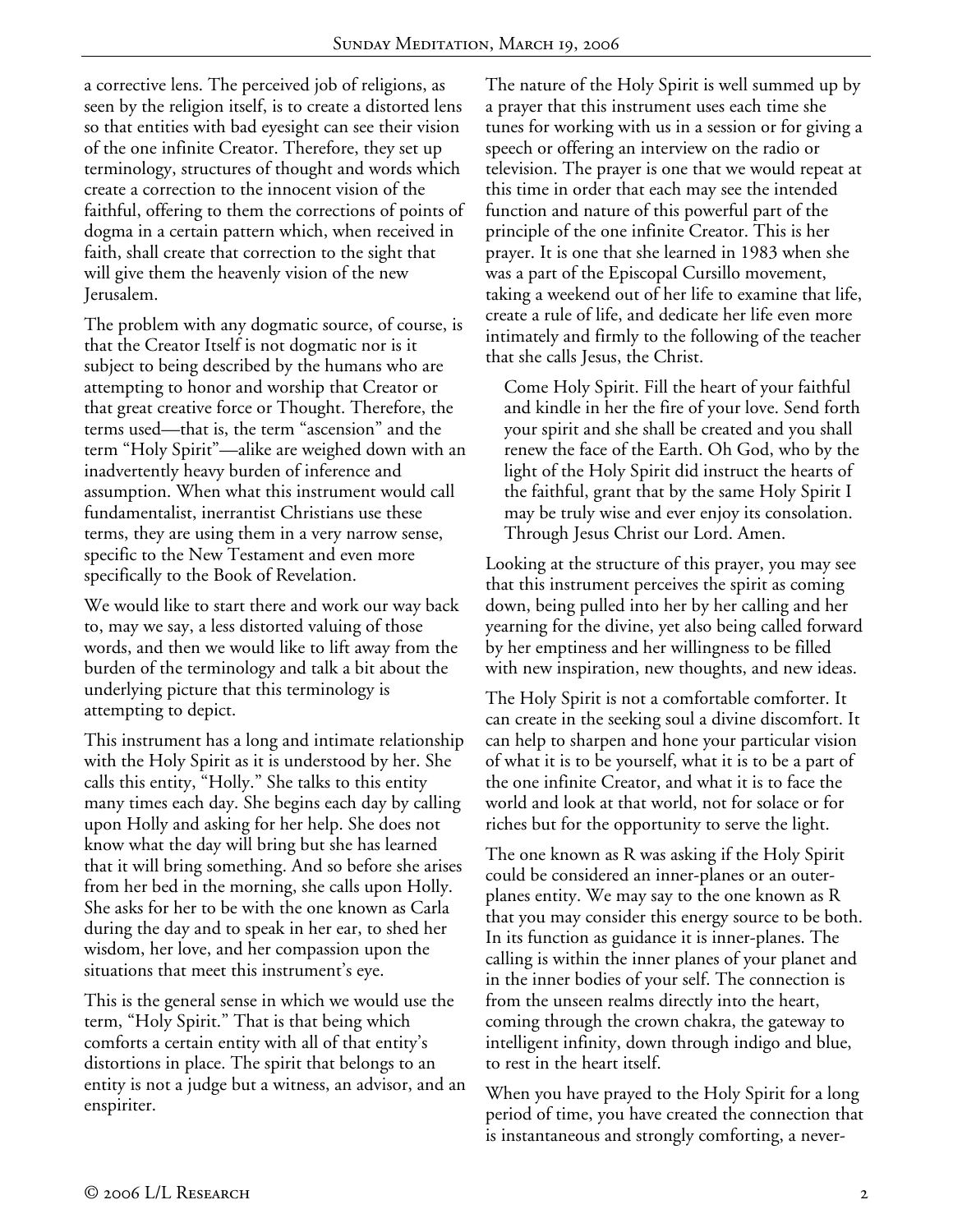failing source of wisdom, compassion and good advice.

The outer-planes portion of the Holy Spirit is that portion that has nothing to do with planet Earth or with your perceived notions of who you are or what the Creator is, for the Creator Itself is transcendent to Its creation. It is not an actor caught within the play of creation. It is uncreated, inorganic, infinite and eternal.

This Creator has a nature. That nature is absolute, unconditional love. And we use that word reluctantly, for love is a feeble, flaccid, effete word, badly used, abused and drawn through the mud of a dozen different usages of that word to mask impure intents, imperfect emotions, and confusion betwixt the desires of the body, the desires of the mind, and the desires of the spirit.

Indeed, those languages which contain many terms for the word love would be a blessing to us. However, this instrument speaks English and in your language love stands alone to indicate everything from lust to that unconditional love which causes a mother to give her life for her child or a soldier in combat to give his life to save his comrades.

We speak of a love that is beyond all of the boundaries and limits of human feeling. We speak of love that creates and destroys. We speak of love that changes things. If you can imagine a Thought that has the power to create the universe, then in your imagination you have seen love in its full meaning. To call the Creator love, however, is to limit that entity, for the creative principle is a mystery beyond the plumbing of any, including ourselves.

We would content ourselves then with describing this enlivening, invigorating, enspiriting energy and essence as the Holy Spirit.

Before we leave this particular term we would simply say that the term "higher self," as used in Confederation teachings such as those of the Ra group, is a concept which describes the Holy Spirit but from a point of view that is quite different from the religion-driven concept of the Holy Spirit.

Like the concept of the Holy Spirit in Christianity, the concept of the higher self is of an essence or an entity which is called down from the resting place of the higher self, which is mid-sixth density, to the self by prayer and supplication.

Unlike the term Holy Spirit, the term higher self indicates and specifies that the self, the higher self, and the Creator are all part of one thing. There is not another self, independent and apart from the self, that is being called down from some heavenly place into the heart. Rather, in the concept of the higher self, the self, the higher self, and the Creator Itself are all part of one entity.

The self is the self caught within the world of illusion by choice, veiled from awareness of the larger experience, and enjoying life within incarnation. The higher self is that same entity within sixth density. The explanation offered by those of Ra was that the self within sixth density pauses at a moment when it realizes that it is being ineluctably drawn forward into seventh density and will soon turn its back upon creation as known in the past in order that it may open its arms to the process of the increasing spiritual gravity of its nature and be drawn ever more quickly back into the heart of the one infinite Creator.

That resource of the self speaking to the self, then, is the self at is wisest and most loving. The concept, unlike the concept of the Holy Spirit, creates an atmosphere in which the self is seen specifically as sacred and no less of a Creator than the Creator itself but rather seen as a young Creator in need of advice.

We feel that both concepts are helpful and we leave it to each seeker to play with those terms and to find for the self what each entity feels is the proper terminology for the guidance system which is a part of each person's web of resources and tools for living.

The term "ascension" is similarly trammeled with a heavy overlay of religiosity. Ascension is a term which is used in what this instrument calls the Holy Bible, in the New Testament. It is a process which is heavily laden with fear in the minds of those faithful people who attempt to understand the workings of ascension from the Christian viewpoint.

In the Christian viewpoint, the picture of the end of the Earth upon which you now enjoy life is harsh. The end comes suddenly. The world dissolves into the one known as Jesus coming down from heaven and all of the graves being opened so that all of the entities that who have died can then spring forth, take on a new and spiritual body, and if you are lucky enough to be one of the chosen, you ascend into an entirely new creation, that Utopian heaven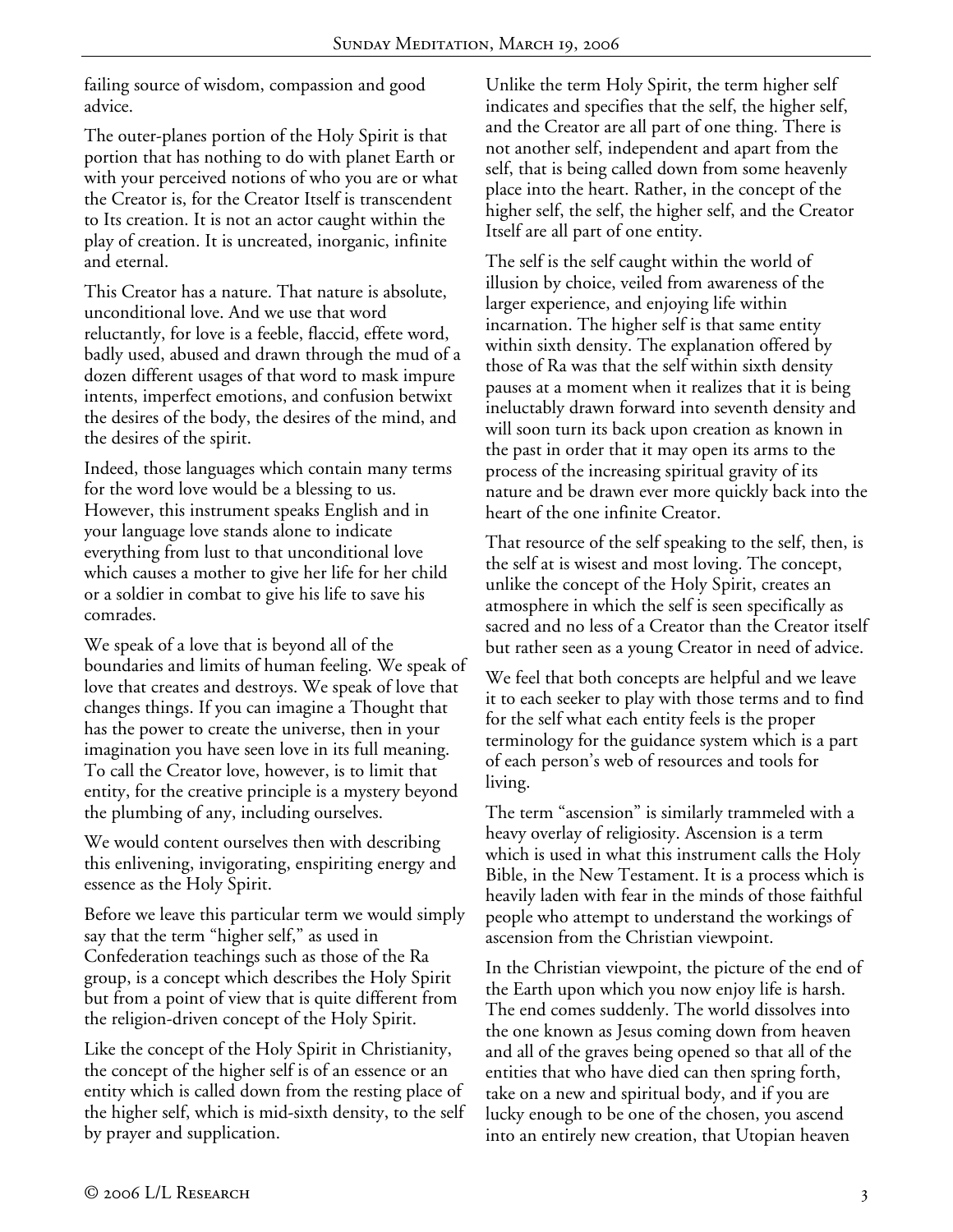in which you have a mansion prepared for you and are free to spend the rest of eternity praising the one infinite Creator.

As a bit of religious fiction or myth, shall we say, it is unsophisticated and simplistic and we would not know what to do with a question about this concept. We would not know where to start in order to untangle the love from the fear, the joy from the sorrow, and the good from the seemingly difficult and negative.

In terms of our understanding of spirituality, there is an ascension process that we see going on all the time. It is a natural rising of entities through the mists of confusion and ignorance into a gradually more and more light and airy place where heaviness falls away, fear falls away, and what is left in the human breast is gratitude, joy and devotion.

My friends, this is your true nature. This is who you are. You are not a person seeking enlightenment. You are a person seeking yourself. To put it another way, you stand within flesh looking out [of] your physical eyes and hearing through physical ears and consequently you feel that you are a person of flesh and blood, limited by the senses that you experience as part of your physical body.

We would say to you that our perception of you is entirely different. In our perception you are extremely powerful and magical beings. Even within flesh, you have within you the ability to access the divine. This is because your very nature is love. Therefore, as you call out for your guidance, it is love calling to love. Certainly you are love that is confused at times, troubled and distorted in your perceptions, often fearing, often trembling, often discouraged and tempted greatly to be cynical and smart.

It is very likely that entities who seek find themselves fairly often in times of deep darkness, when the soul is hungry. The oasis that you seek at such times lies within you. The question is how to create good access to that self that lies within the illusion of your personality, your physical body, and your culture. How many different sources that you respect have said in essence, "You must know yourself. An unexamined life is not worth living. I think, therefore I am"?

The question of guidance and how it will affect entry into fourth density is a powerful question and one which we cannot even begin to answer in this session. But it begins with clearing out and cleaning out your perceptions of ascension and of your guidance system, or the Holy Spirit, so that you are not caught on the various thorns of religiosity and instead can focus on the reality of your divinity and your way of creating a powerful and strong access to an enhanced awareness of yourself.

What you are attempting to do when you pray to this Holy Spirit is to become enspirited. You are asking the higher, better, wiser and more loving part of yourself or of the creative principle to come upon you, to fill you, to reveal to you your true nature, which is love, and to give you those marching orders that make love itself into a plan for the day. It is not that love will tell you what to do. It is that love will tell you how to do it with love.

As you do ordinary, everyday things with this intense, overshadowing love, something magical occurs. As you seek to pull that enhanced vision of a life lived in love into yourself from the regions of the divine, you activate powers within you that are incredibly strong. And you begin emitting light. It is not coming from you but rather it is coming through you. You've turned the switch by turning your mind to love.

You've gotten the power upped by your prayers and supplications to be enlivened and enspirited by that which is clearer, purer and higher than you, in your perceptive web of everyday five senses, can remember how to do by yourself without often having trouble.

But help is available. That help is the Holy Spirit. And when the life is given over to that higher and better self that is love, when your consciousness has become that which carries the energy of the divine, then you have only to radiate, as you naturally will, as you move through your day and you shall make a difference in that day.

Whether you are alone or in the midst of many, many people, you shall make a radiation by your focus that is precious to the Creator, for it is by your free will that you have chosen to access that enlivening spirit and to give your life, your day, and your moment over to the intentions, hopes and dreams of the sacred within you and within the creative principle.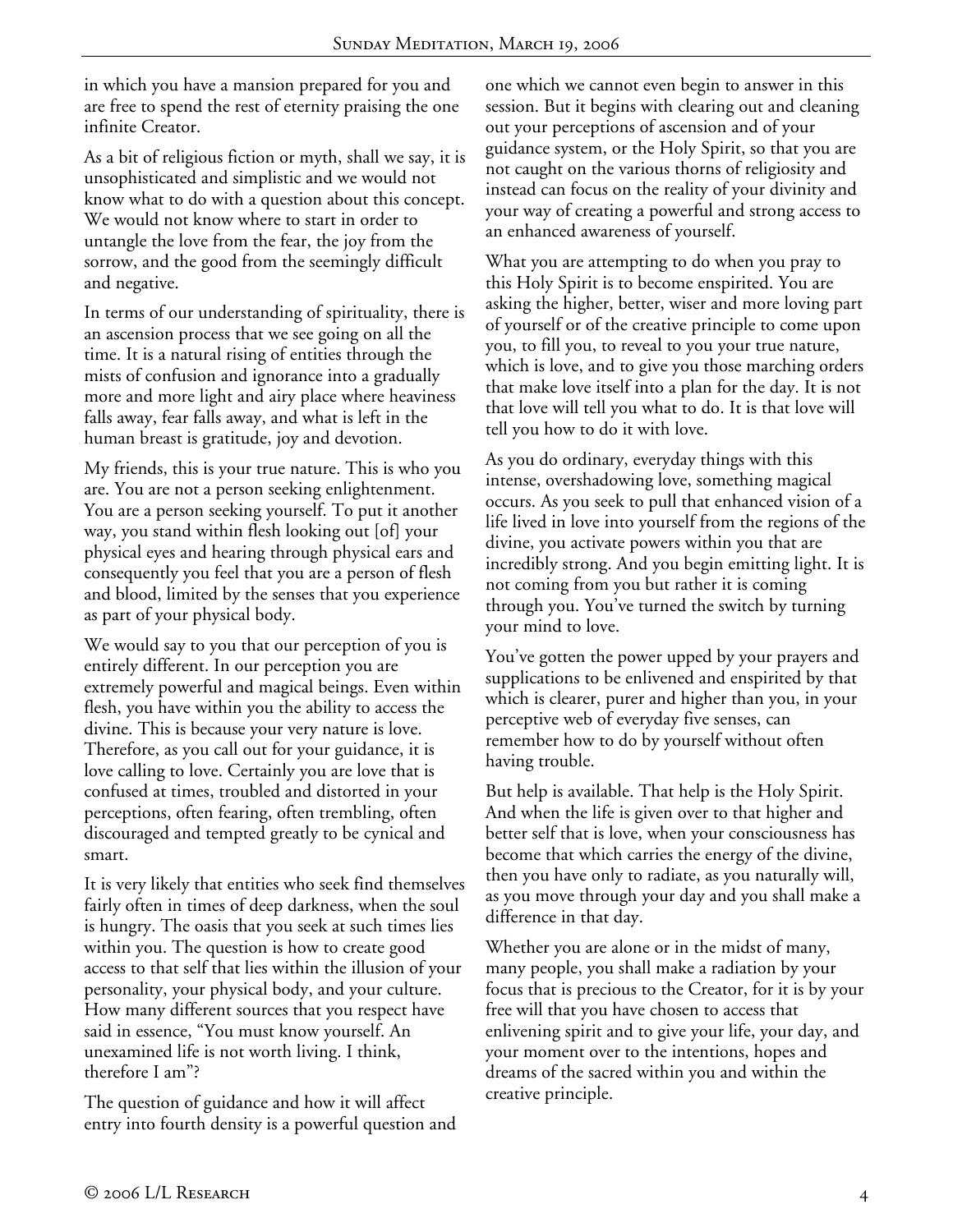You asked concerning the transition from third to fourth density. My friends, this in itself is a topic that would take a great deal of time to examine with any degree of care. And so we shall touch on this subject as best we can in the time and energy that remain within this instrument's physical body and emotional body and within the limitations of time for all of those within this circle.

You are all familiar with the concept of channels on your television set or stations on your radio. If you would like to think of it in a way that is a little bit more comfortable than the phrase of "interpenetration of third and fourth density," you may think of third density as vibrating or radiating as a vibration or energy at a certain point on the dial and fourth density as radiating in a discrete and separate point on that same dial. You can tune into one station or you can tune into the other.

Each of you was set up, in order to come into third density, with third-density parameters being met. You cannot become fourth-density entities. You would not be useful to the planet and to the approach of fourth density if you attempted to live in fourth density. Rather, your glory is that you have earned the right to an incarnation at a time when you are capable of helping to shift the consciousness of the planet you call Earth in such a way that it calls forth from entities the desire to awaken and remember who they are so that they, too, may be part of the graduation from third to fourth density.

In a way, all of you are engaged in one mission together. You are attempting to awaken humankind. Focus that attempt upon yourself. As you awaken, the world awakens. Do not feel that you must go forth and teach in order to do this job. As you work on yourself, you are working for all of humankind. Be content, therefore, to seek ever more deeply within yourself for your true nature.

Oh, my friends, if you could only know for sure who you are, your hearts would soar. For you are love. You are a consciousness to whom the worlds are open. You can create and you can destroy, and, my friends, you do this each and every day.

For your thoughts are powerful things, and as you gain in power as a being you are ever more capable of creating metaphysical hurt or healing by the thoughts that you think. Therefore, we ask you to be aware of your thoughts, to patrol them with love and compassion, and when you find yourself being

cynical, petty, judgmental or foolish—and we will allow that word to be what it means to each of you—we ask you to remember that one of the things you came here to do was vigorously and relentlessly to go after consciousness itself and find ever more fully that joy that comes from knowing who you are and why you are here.

The planet itself is going through its own transformation. The energies that are hospitable to third-density life are waning and because of the actions of your peoples in their thoughtlessness …

## *(Side one of tape ends.)*

## *(Carla channeling)*

… with regard to their planetary resources, that time that is hospitable to third-density life has been shortened to a certain extent. It is normal, at a time of shift, for there to be as much as a thousand years after the shift while third density clears the planet of all energies that have been unfriendly or inhospitable. Unfortunately for planet Earth, the entities upon your planet have not come to the end of third density ready to embrace love, peace, freedom and justice. They do not see the beauty of harmony.

There has been within your culture a stubborn and persistent love of aggression and violence, where entities are moved by fear and therefore seek to protect and defend those things and people which are dear to them while rejecting the oneness of the planet as a whole. It is only in this atmosphere of separation that it is possible to consider slaughtering one's fellow beings as your peoples do each and every day.

Therefore, the end of your third density is not going particularly well from the standpoint of comfort and it will be uncomfortable for some time to come. You knew this when you took incarnation. You were eager to come here and to make a difference.

You do not have to rescue planet Earth! However, there is a karmic energy within many of your peoples which comes from actions in other lifetimes which resulted in making third-density environments uninhabitable. Therefore, the karma is involved in restitution and stewardship of planet Earth. And there are many people among your tribes all over the globe who feel a tremendous love for the planet itself and a desire to heal it. We would encourage this line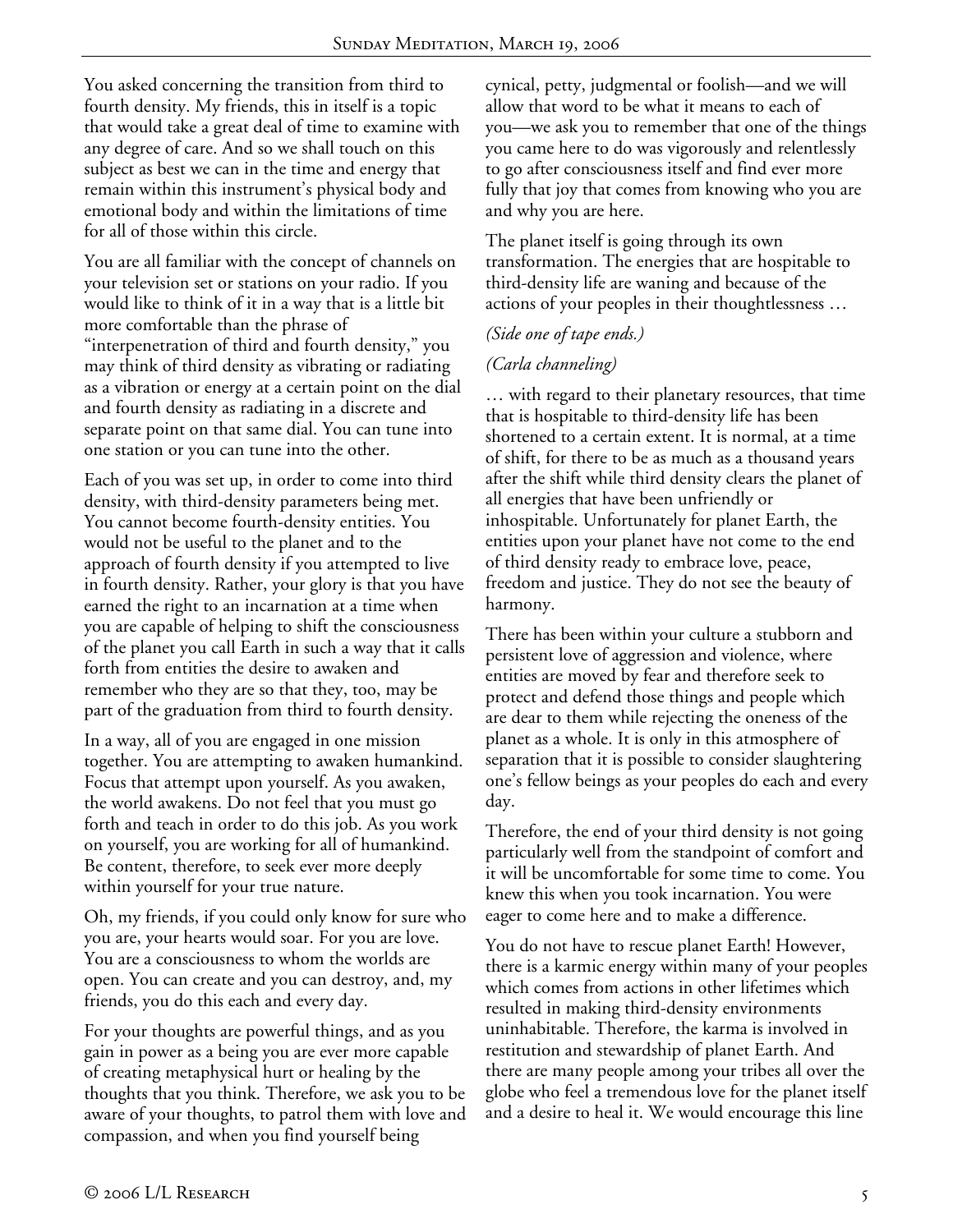of thinking, for truly all is one and your planet is a part of you.

As you move into the future, realize that part of your job has to do with radiating the love and light of the infinite Creator. And another part of it may well have to do with working with whatever energies that are about you in your natural, everyday environment, to attempt to become better stewards of that which is around you. What is your environment? How can you interact with it lovingly? How can you create islands of peace and joy so that when you enter the door to your home you are entering a sacred place? If you perceive of the Earth as a sacred place, what shall you do to clear the moneylenders out of the temple? We leave this to your consideration.

Fourth density already exists. It is a very sound and healthy child. It is a new heaven and a new Earth. And it is being filled more and more each day with those who have ascended, in the natural way of things, from planet Earth through the gateway of death. It is the great hope of many energies and essences of your inner planes, such as your angels and your guardians, that each of you may enjoy a leisurely, organic and natural ascension through that gateway to larger life that is the physical death.

From the standpoint of planet Earth, that is perfectly acceptable. Gaia herself does not at this time need to shake you off like fleas. However, as we have said before, we caution you, for there are entities all around your globe whose vision of ascension includes a self-created apocalypse. There is almost a hunger within that part of the planetary consciousness that is invested in power for the dark pleasure of blowing everything up once again.

See what you can do, my friends, to elect officials who are not caught in that "glorious Gotterdammerung" vision. See what you can do to elect officials whose hearts are stayed on love itself and whose vision is one which includes all entities in any plans that it may make, not just those who are wealthy or powerful.

We encourage you to wake up to this life, to embrace third density and to orient yourself as to who you are and why you are here. That is where the Holy Spirit can be so very helpful. Whether you see that energy as a Christed energy as in Christianity or whether you see that energy as coming directly from a larger vision of the Creator which includes all of

the galaxies, all of known space and time, and all of the inner and unseen realms as well, whichever vision helps you the most, we encourage you to take that vision.

There is nothing wrong with the Christian vision. It is a distorted vision, but so is any structure that is pulled into logic and mentality and intellect from the realms of spirit. The heart does not deal in quantities, it deals in qualities. When you attempt to define the Holy Spirit, you are attempting to quantize it. It cannot be done. So the best we can do is to give you ways to think about these terms that may help you.

To respond, finally, to the question of the one known as T, it is indeed so that the transformation of the self by calling on the spirit is an essential part of ascension, however one describes or configures this relationship.

It is by the guidance that penetrates into our heart of hearts that we finally learn to let our lives go and to open them to the unfathomable and mysterious presence of the divine. It is a release that is miraculous, just letting the boundaries of the intellect go. We do not encourage moving without regard to the intellect in everyday life but rather we encourage the opening up of your point of view to encompass a self that is both physical and spiritual, not separately but all together in one glorious confusion, as the one known as M said earlier.

Our wish for you would be that you were in this moment to determine to be ready to listen, to say, as this instrument does, "Come Holy Spirit!" And we say to you that you are asking for a lot when you ask for the spirit. You are not simply asking for a nice or a pretty or a beautiful experience. You are asking for the truth. Be ready, when you ask, for whatever may happen, for a sincere request to the spirit shall never be unheard. You shall be answered, my friends, and your lives shall change.

We realize that our time is up and we believe that it is best, examining this instrument's energy levels, that we ask for only one or two brief questions before we leave this instrument. Is there another query at this time? We are those of Q'uo.

**B:** I have one. You mentioned we are beings of love and beings of consciousness. What's the difference between love and consciousness?